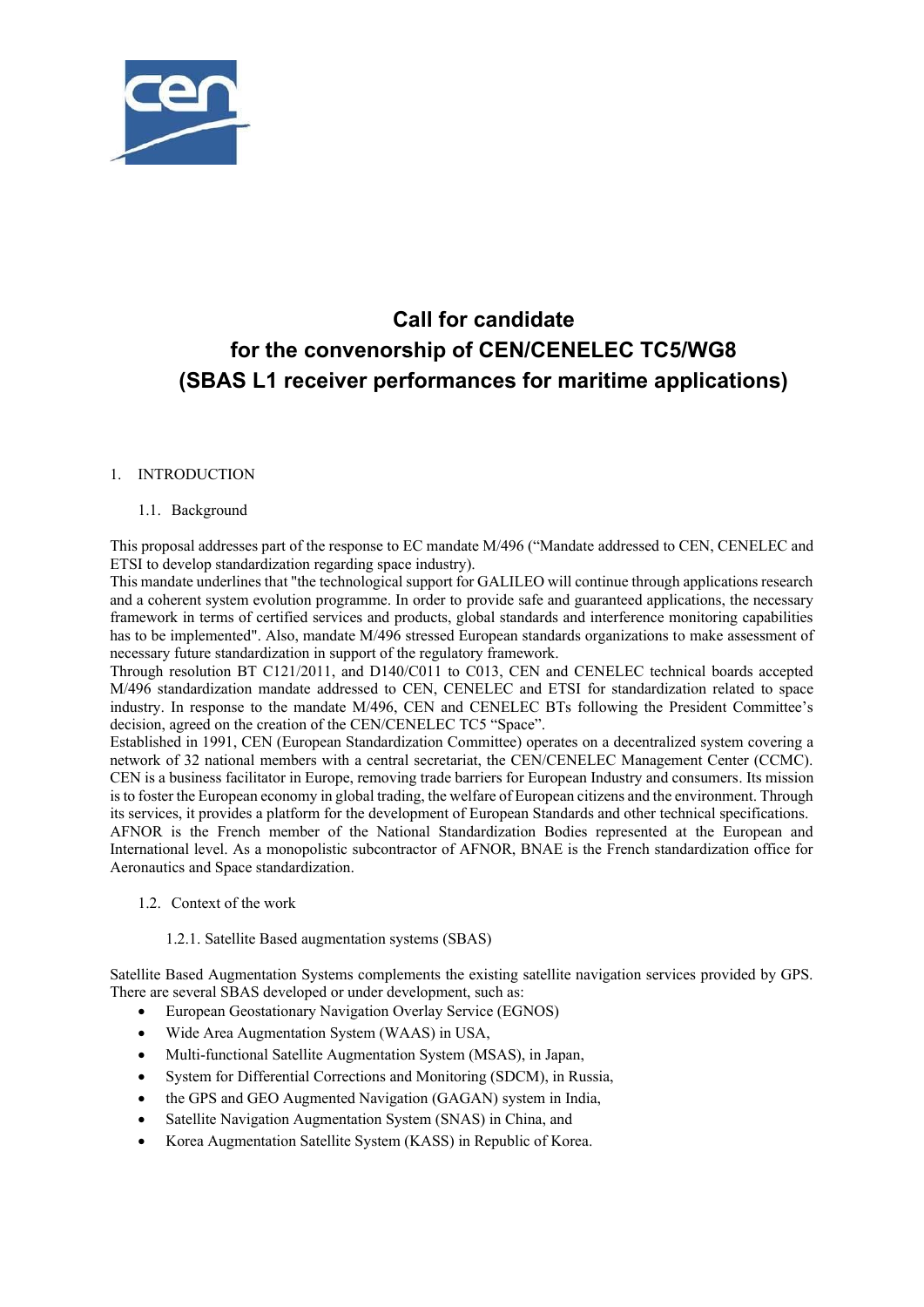

To guarantee seamless and worldwide system provision, the existing systems meet common standards and interoperability requirements. SBAS broadcasts on the GPS L1 frequency a GPS-like signal with embedded corrections, providing improved accuracy over GPS and are being fully interoperable with each other. In addition, they provide integrity information in real-time, providing information on the health of the GPS constellation. Although widely used for Safety of Life application in Aviation, SBAS are not yet formally used in maritime.

In maritime, SBAS SiS<sup>1</sup> provide a complementary service to marine radio beacon DGNSS for the provision of enhanced accuracy and integrity information. Vessels sailing under the IMO SOLAS Convention are currently unable to consider SBAS as a candidate for augmentation system to be conform to IMO requirements (A.1046), however mariners exempt from SOLAS (predominately leisure craft) can use SBAS.

Therefore, part of maritime users has de-facto been using SBAS for several years, and nowadays SBAS functionality is supported by most of the maritime GNSS receivers used in the recreational and professional (both unregulated and regulated) sectors.

As milestones to reach an SBAS compliance for IMO SOLAS Vessels there are at least two key points needs to be addressed:

- SBAS Service provision compliant with maritime requirements
- SBAS Standard for shipborne SBAS/GNSS L1 Maritime Receivers

This project aims at providing the technical content needed to develop an SBAS receiver performance standard, which can be used in the Maritime domain.

### 1.2.2. SBAS services compliant with Maritime: status & expectations

In Europe, EGNOS aims to provide in few years an SBAS L1 Maritime Service compliant with maritime requirements. This service will use existing EGNOS V2 signal processed by IEC standardized receivers onboard the vessels. The EGNOS maritime service will be defined in a Service Definition Document (SDD). Notice to mariners and navigational warnings will be made available to mariners to inform about predicted EGNOS outage and relevant performances degradations.

On 3 April 2019, the service concept review organised by EC/GSA for the potential provision of a new service for maritime based on SBAS L1 was passed successfully. The service requirements review is planned in Q2 2020. The Service declaration is expected in 2022.

Such EGNOS V2 Maritime Service is the second phase of a three-step process conducted by Europe (GSA) to foster usage of SBAS in Maritime. The first step, using EGNOS data as an input to be broadcasted over Maritime terrestrial DGPS by Aids to Navigation operators is already available to be implemented and compliant with international maritime requirements (See IALA Guideline G1129). The second step is not yet being enabled for maritime community but some stakeholders including national & coastal authorities already consider that SBAS would contribute to maritime (See IALA Guideline G1152). The third step would be the development of an EGNOS V3 dual frequency multi-constellation-based service for Maritime.



<sup>1</sup> Unless mentioned otherwise, SBAS refers to SBAS Signal in Space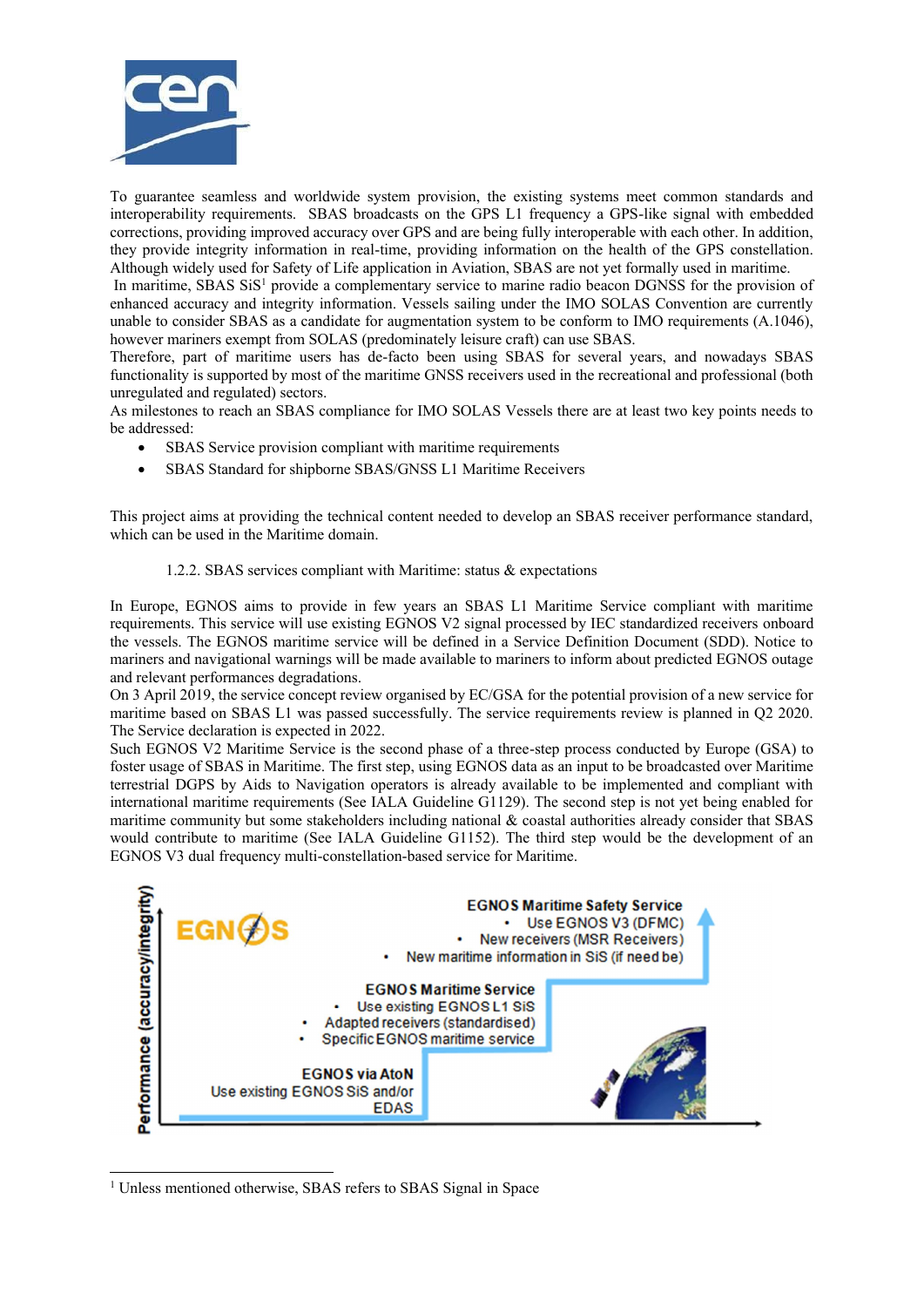

Although the EGNOS maritime service project is likely the most advanced initiative among SBAS providers to declare a maritime service, it is expected in the future from other SBAS providers to make available SBAS Maritime compliance services in their coverage area. This would enlarge the benefits of such services to maritime stakeholders the most globally, as it is for aviation SoL SBAS services.

### 1.2.3. Need for maritime GNSS L1/ SBAS Standardized receivers

Standardisation of shipborne receivers remains a prerequisite for SBAS services to be safely and formally used by mariners, mainly IMO SOLAS Vessels. Such a standard will further enable vessels to benefit from SBAS when sailing in an area covered by the service.

There are milestones remaining to reach an integrated cost-effective SBAS L1 receiver ready to market, and both institutional and industrial stakeholders could participate to this innovation. Finally, the SBAS L1 receiver innovation activities could also be linked to the development of multi-system multi constellation PNT receivers, as it will contribute as a part of the future solution.

SBAS L1 introduction in maritime GNSS receiver is challenging both in the field of innovation and regulations. In the field of innovation in relation to the GNSS/SBAS L1 shipborne receiver, it is worth noting the following activities:

- SBAS L1 **Guidelines** for shipborne manufacturers: EC/GSA/ESA with the support of ESSP and GMV prepared Guidance material for the implementation of SBAS L1 in shipborne receivers. The Guidelines defined the minimum set of SBAS messages that have to be used in order to fulfil the operational requirements in IMO resolution A.1046.
- **EGUS** project: Implemented Guidelines in a software receiver (gLab), defined tests specifications and executed the tests. The project verified that tests are well defined so that it is possible to check weather an implementation is ok or not ok. In the same project the Guidelines were updated with the definition of the tests and included at the end of the document.
- **Fundamental Elements**: "SBAS Maritime Receiver Development, Test and Validation". Main objectives are to implement SBAS following Guidelines for manufacturers already discussed in RTCM, perform a testing campaign and to support the standardisation process within IEC. Deliverables received Analysed the current Guidelines, discussed how to integrate together SBAS and IALA DGNSS, and proposed the next steps in standardisation at IEC and its inclusion in MED. More details in Annex 1.

Considering all the above, there is a strong need to get a standard for SBAS Maritime GNSS L1 receiver that would benefit the whole Maritime community.

### 1.2.4. Market considerations

SBAS are operating or being developed all around the world and are fully interoperable. Hence, Maritime GNSS/SBAS L1 receiver will be finally requested and compatible for all the ships. European manufacturers that first get ready to market SBAS L1 receiver can take benefits of this technologies out of Europe boundaries. Introduction of SBAS L1 in maritime standards would also lead to an opportunity for receiver manufacturers to increase their sale streams. Indeed, it is very likely that shipowners would replace their receivers in the following years after the standard issue to comply with these new standards and get benefits on the SBAS L1 for their applications.

### 1.2.5. Social & environmental benefits expected

The improvement of accuracy allows a better efficiency of the vessel route that can on one hand, reduce the duration of the trip from berth to berth. this contribute to the improvement of the efficiency of the supply chain. On the other hand, it is also good for environment by decreasing the fuel consumption, therefore decreasing SOx, NOx, COx emissions.

Further than accuracy, SBAS usage will also improve and integrity and mitigate some threats related to usage of GNSS standalone. The coverage of SBAS is wider than terrestrial DGNSS systems that already provides augmentation services. Therefore, it can be expected an improvement of maritime safety leading to decrease the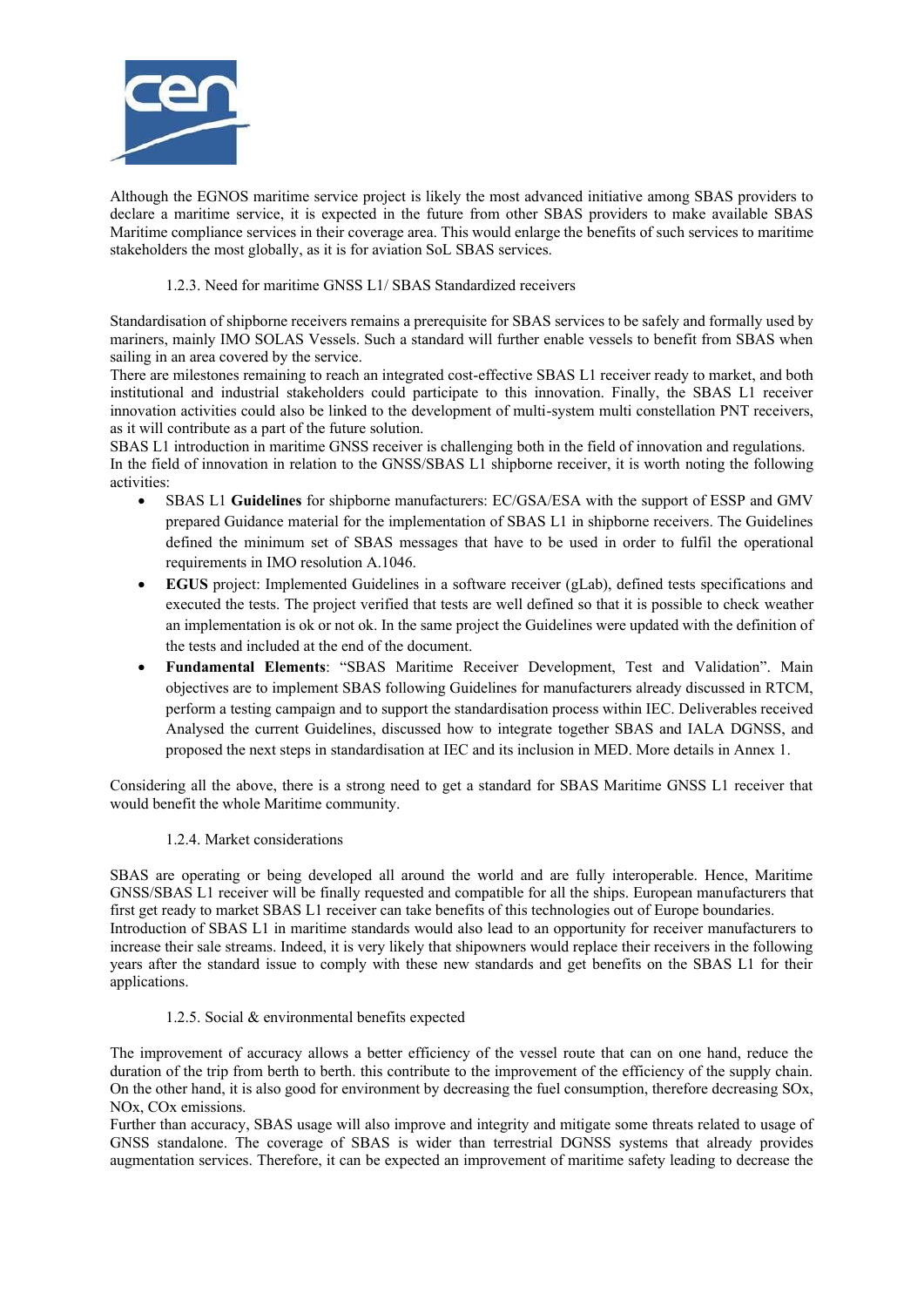

number of accidents (grounding, collisions for instance). This will directly benefit by reduce human injuries or lost and pollution disasters.

1.2.6. Challenges to be overcome to reach a standard

SBAS were originally design for aviation Safety of Life applications where standardization of integrity algorithms has been a core subject for decades. Moreover, there are also more stringent requirements on the standardisation of navigation equipment carried by aircrafts. For instance in maritime, DGNSS receiver is not a carriage requirements for IMO SOLAS Vessels.

Although **it is recognized by the maritime community for years that SBAS standard would be a key benefits,**  there were for now **some challenges that slow down the process from now and other to overcome** to get it:

# **SBAS regulations:**

In Maritime, the common DGNSS source is terrestrial IALA DGPS Beacon shore stations that are design for coastal navigation compliant with IMO resolution A.1046. This DGPS signal is commonly processed by a specific receiver that is interfaced with the GPS receiver providing enhanced accuracy and integrity warnings. This usage has been considered for years in the IMO regulations and standardized for both service provision and receiver sides.

However, since SBAS are known to deliver a satisfying DGNSS service to aviation, Maritime receiver manufacturers widely consider SBAS as a signal of opportunity to be used and already implement SBAS capability in their devices out of any standard nor specific maritime SBAS Services.

It appears recently Guidelines at IALA on how maritime shore authorities can consider SBAS for maritime use and also in IMO there are some work in progress regarding multi-system multiconstellations shipborne receivers on which SBAS is considered to contribute.

#### **SBAS service provision:**

Maritime User needs are very different than in aviation and SBAS should be proved to be compliant with prior to **develop a maritime SBAS standard receiver that is also compliant with specific maritime requirements.** In maritime, the current requirements consider integrity at system level and defines some required performances for key parameters (Availability, Continuity, Accuracy, Integrity….). In addition, there are also other specific needs like Maritime safety Information broadcasting to inform users on expected or unplanned service outages.

These service provision challenges had been considered for years and a several works has been carried out in IALA and EMRF but also within different projects funded and managed by Europe (ESA, GSA,ESSP).

These should lead to **a maritime service available in Europe in 2022 then the availability of a standard for maritime SBAS receiver became even more valuable.**

#### **SBAS algorithms processing:**

**In Maritime, there is no international authority that is committed to type approved processing algorithms for navigation receivers**. IMO requirements defined the performances expected for DGNSS receivers and for DGNSS Service but not defined the way that signal should be processed.

As we set before, maritime needs are not similar than aviation needs. So **specific algorithms should be developed to process SBAS in maritime receivers and proved to result in performances compliant with maritime requirements.** These algorithms are also expected to be approved by the maritime community and also but it is challenging since there is not a single organisation to do so.

Again, European GNSS stakeholders mainly GSA, fostering EGNOS adoption in Maritime by leading some activities and discussions groups to gather user needs, advices and opinion on the way to process SBAS in maritime receivers. The outcomes of such consultation was mapped into a guideline for SBAS processing in receivers that is implemented to perform some tests on real data. These **tests campaigns highlights that an SBAS maritime compliant receiver is achievable. This pave the way to start a work to an IEC performance standard that could certify some receivers.**

### **Remaining concerns to explore:**

Considering all the above mentioned that are already addressed, at least partially. There are some remaining technical points to be explored when aiming to develop a standard for maritime SBAS receiver:

 How to comply with IMO receiver performances standards including the mutli-system radio-navigation shipborne navigation receiver approach.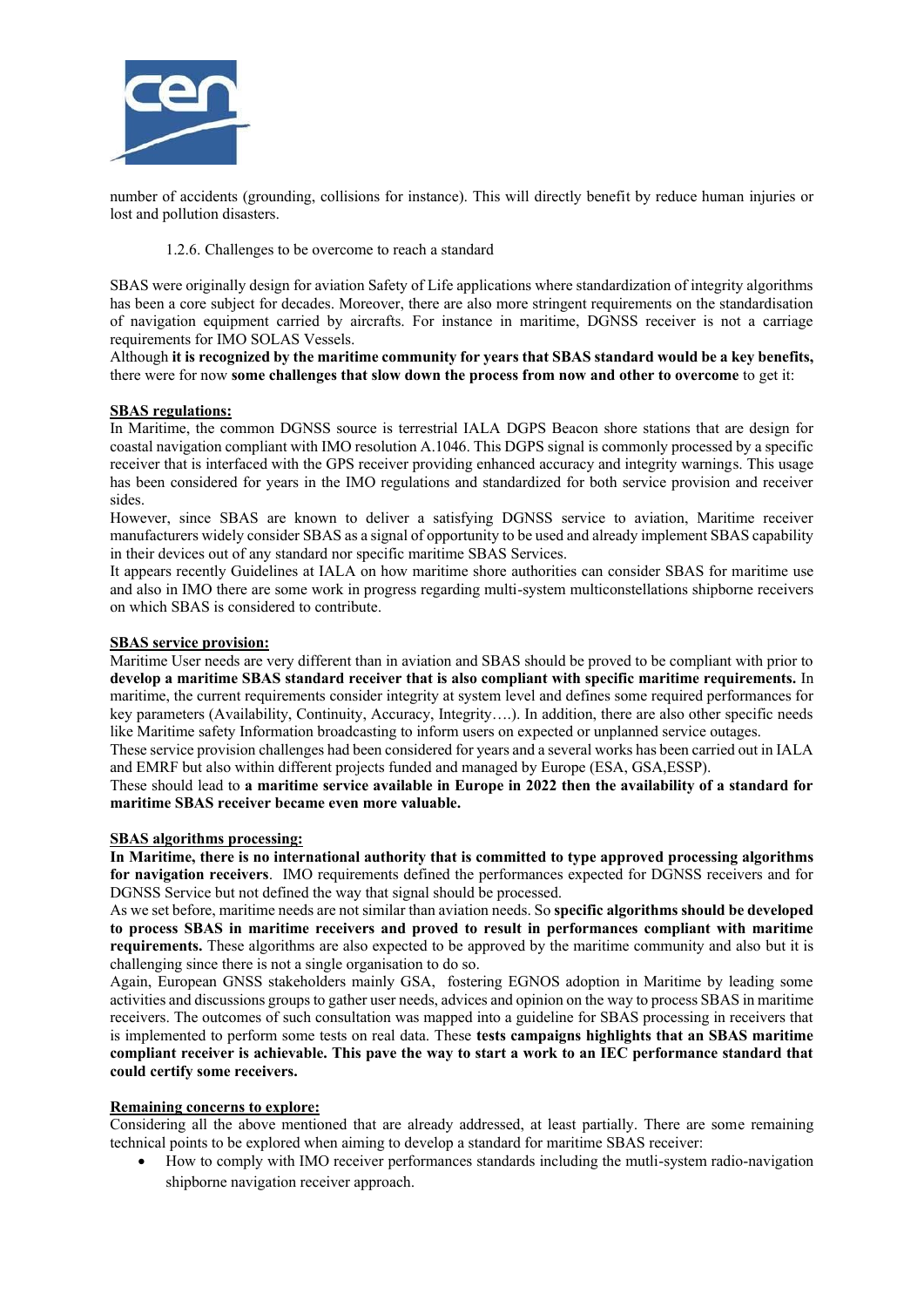

- How to deal with other differential and integrity methods already implemented on receivers as RAIM and DGPS.
- Consider the tests results and not the implemented algorithms
- Consider to develop a solution that is cost effective to be finally sustainable to the ship-owners
- How to push the European related outcomes to an international level mainly IEC.
- Don't forget to consider the real cases implementation & equipment installation on-board that are not always "perfect" as record & replay.

1.2.7. Current work at IEC

The IEC is one of three global sister organizations (IEC, ISO, ITU) that develop International Standards for the world. Founded in 1906, the IEC (International Electrotechnical Commission) is the world's leading organization for the preparation and publication of International Standards for all electrical, electronic and related technologies. All IEC International Standards are fully consensus-based and represent the needs of key stakeholders of every nation participating in IEC work. Every member country, no matter how large or small, has one vote and a say in what goes into an IEC International Standard.

Many thousand experts carry out standardization work in the IEC in TCs (technical committees) and SCs (subcommittees), in hundreds of working groups, project and maintenance teams. IEC TCs and SCs prepare technical documents on specific subjects within their respective scopes.

TC80 Scope thanks to IEC Website is "To prepare standards for maritime navigation and radiocommunication equipment and systems making use of electrotechnical, electronic, electroacoustic, electro-optical and data processing techniques." The customers for TC 80 standards are the manufacturers of the navigation and communication systems, the test houses which provide the test reports and Administrations which use the standards for type approval purposes which is for example required by the IMO International Convention for the Safety of Life at Sea (SOLAS).

From 1996 to now, the IEC TC80 develops a series of standards for maritime GNSS radio-navigation receivers. These IEC 61108-1 to 61108-4 are in force currently and describes performance standards, methods of testing and required test results for GNSS and DGNSS in maritime.

The 61108-1 refers to GPS, the 61108-2 to GLONASS, the 61108-3 to GALILEO and the 61108-4 to DGPS and DGLONASS marine radio beacons. It is worth noted that a project team is currently working on the expected 61108-5 which will add Beidou to the series.

Each of these standards develops a similar approach but address either one specific GNSS or maritime radio DGPS/DGLONASS beacons. It refers to IMO relevant resolutions such as those which define maritime shipborne radio-navigation receiver standards and also resolution on the world wide radio navigation system that describes the requirements for different navigation phases.

The approach followed by the 4<sup>th</sup> standards is quite similar by dividing the standards in two main parts:

- Minimum performance: This part describes the receiver requirements and several specifications to consider for receiver performances such as input/output, signal to process, installation on-board including antennas, electro-magnetic protections…
- Methods of testing and required results: this part includes several information and specifications related to the test sites, sequence, signal and conditions that should be set when carry out standardization test of a receiver. This part also describes in detail the test process and the expected results.

As we already said above, there is a strong need to get a standard for SBAS Maritime GNSS L1 receiver. The operational benefits for mariners will be finally reached when an IEC standard will be issued and implemented in purchasable receivers.

Yet, it is important to note that this project aims to foster SBAS standardization process by gathering and putting in place, at a European level, the material and knowledge that could be promoted further as input for IEC activities. The drafting of the technical content will be executed by the subject matter expects selected in the MARESS project.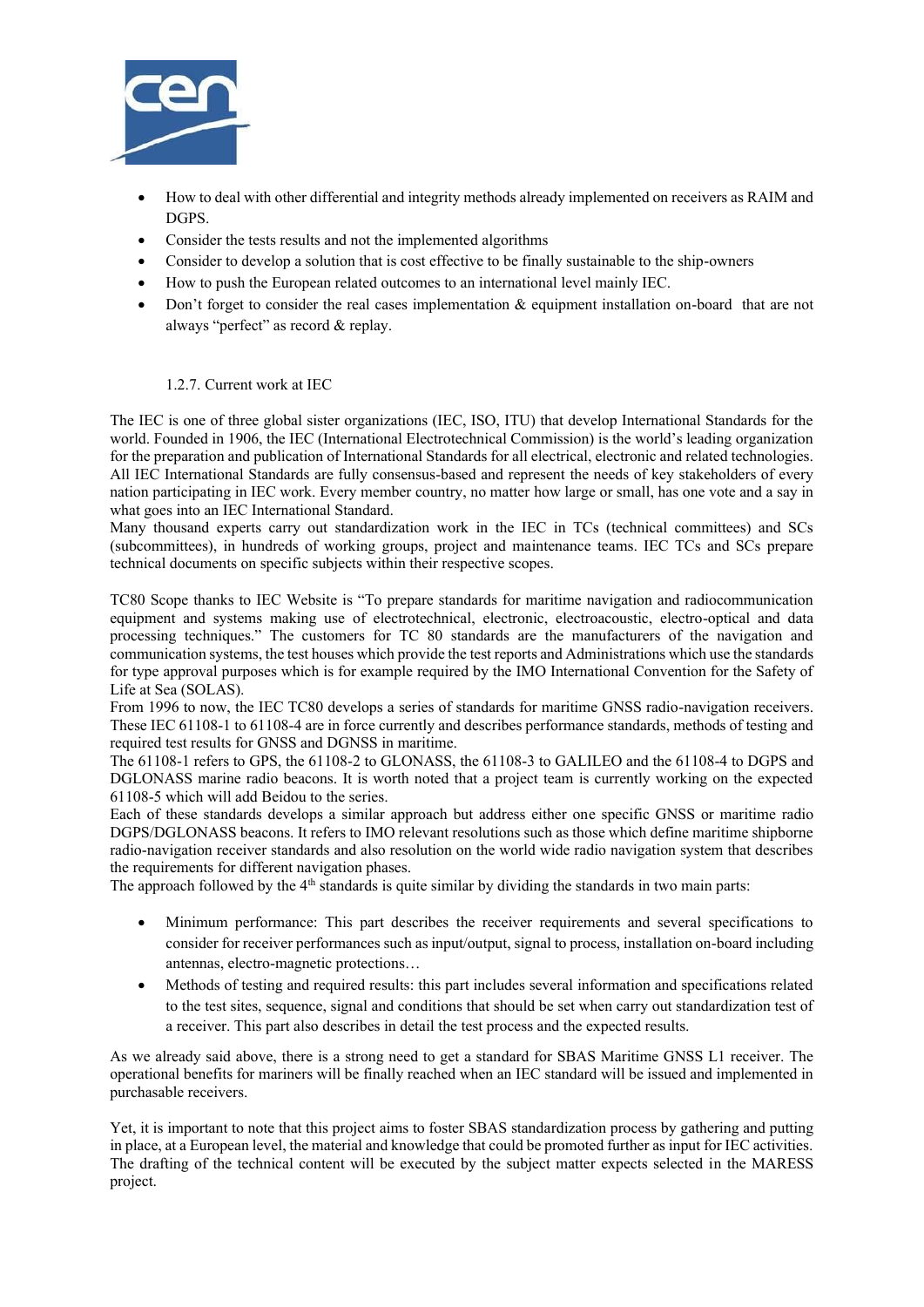

# 2. OBJECTIVES

This call aims at the recruitment of the convenor of CEN/CENELEC TC5/WG8 which will coordinate the technical work for the delivery of European inputs to IEC TC80. The tasks of the convenor are described in section 3.2. The expected technical expertise and criteria for selection are described in section 5, 6 and 7. The timeframe of the project is indicated in section 3.3. Financial support is described in section 4. The candidates are expected to submit their application according to the requirements laid out in section 8.

# 3. EXECUTION

3.1. General

This call for candidate is part of a Specific Agreement (SA 2019/13) signed between the European Commission and CEN/CENELEC under the Framework Partnership Agreement 2014 program. This specific agreement has been signed on the 25<sup>th</sup> of March 2020, which is the starting date for the Specific Agreement.

This call for candidates aims at selecting the convenor who which will coordinate the work programme developed in a secondary project named MARESS (MAritime REceiver Sbas Standardisation). The objective of the MARESS project is the production of 5 Technical Reports and 1 Technical Analysis related to the definition of minimum performances for SBAS L1 receivers for maritime application and the definition of test methods and their implementation.

3.2. Tasks of the convenor

The WG Convenor is responsible for the activities of WG8 (SBAS L1 receiver performances for maritime applications) established by CEN/CENELEC TC5. For this purpose, and with the support of BNAE as support secretariat, the convenor will:

- ensure the coordination of the activities of the MARESS project

- review the reports provided by the MARESS project participants according to the timeframe laid out in section 3.3.

- be responsible for the delivery of the interim and final report of the MARESS project according to the Specific Agreement 2019/13 between CEN/CENELEC and the European Commission.

The WG Convenor will also convene WG8 meetings, report to the parent committee (CEN/CENELEC TC5) and ensure proper coordination with IEC TC80 by participating to their meetings in the frame of the development of IEC 61108-x standard described in section 1.2.7.

3.3. Time frame

The project shall be finalized within the period starting upon signature of the contract until the 30<sup>th</sup> of March 2022.

3.4. Joint offers

A joint offer is a situation where an offer is submitted by a group of tenderers. If awarded the contract, the tenderers of the group will have an equal standing towards AFNOR in executing a supply, service or works contract. A joint offer shall explicitly specify the different responsibilities of each member of the group with respect to the different tasks described in this document.

AFNOR will not request consortia to have a given legal form in order to be allowed to submit a tender, but reserves the right to require a consortium to adopt a given legal form before the contract is signed if this change is necessary for proper performance of the contract. This can take the form of an entity with or without legal personality but offering sufficient protection of the AFNOR's contractual interests (depending on the Member State concerned, this may be, for example, a consortium or a temporary association).

The documents required and listed in the present specifications must be supplied by every member of the grouping. The offer must be signed by all members of the group.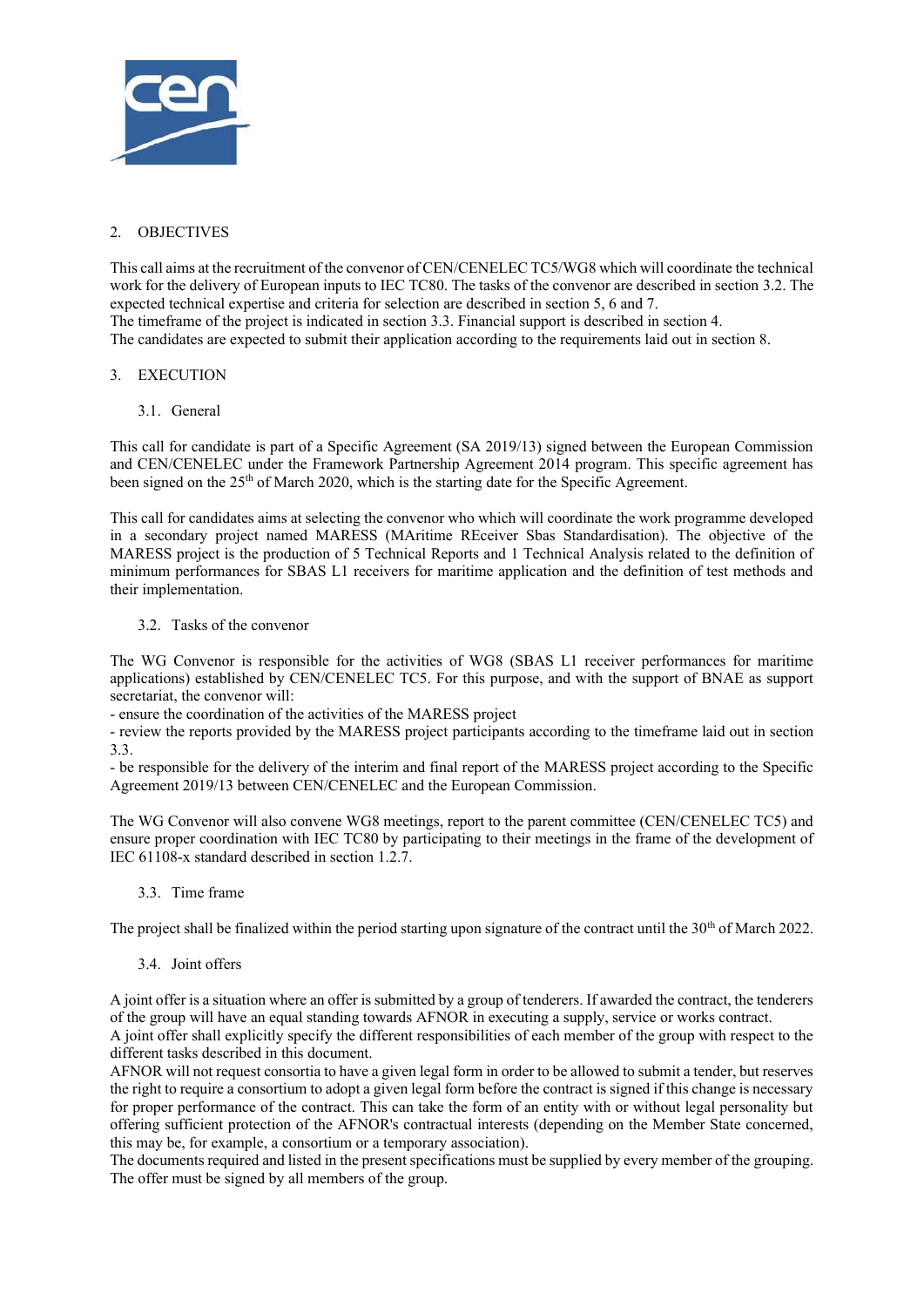

Each member of the group will have a separate contract with AFNOR covering the tasks he is responsible for in the joint offer. BNAE will be responsible for verifying the correct execution of the contracts.

# 4. FINANCIAL SUPPORT

The reimbursement rate for accepted experts is to be communicated by the candidates. Travels and lodging costs incurred by the selected candidate in the context of the work of CEN/CENELEC TC5/WG8, the MARESS project or IEC TC80 meetings will be reimbursed up for the entire duration of the project. It is expected that the expert provide a list of travel expenses.

### 5. CHARACTERISTICS OF THE EXPERTISE AND CRITERIA FOR SELECTION OF CANDIDATES

The convenor shall demonstrate capabilities and/or knowledge in the following areas:

- Technical content and planning of the MARESS project (according to SA 2019/13)
- Capacity to carry on analytical reporting
- Linguistic abilities to draft reports in English Language
- Proven experience in organizing technical and coordination meetings

The foreseen required expertise is as follows:

- System engineering
- Test specifications, test protocols design, test execution
- GNSS signals and receivers
- GNSS positioning
- Maritime Applications
- Signal processing
- Radio-frequency signals
- Mathematics, probabilities and statistics

The candidates must provide a CV which underlines the possession of relevant expertise. Candidate experts must describe in their offer the expertise that they will bring for the convenorship. Selection, follow-up of and retribution of the experts will be done by BNAE and AFNOR, in cooperation with CEN/CENELEC.

### 6. AWARD CRITERIA

The selection of the experts will be made based on the following criteria:

- i. Practical technical project management skills and technical skills (10%)
- ii. Knowledge within European or International standardization work or in related requirement defining organization in the Maritime Domain (e.g. IMO, IALA…) (10%)
- iii. Experience in the Maritime Domain, on topics related to E-GNSS receivers performances definition and tests (35%)
- iv. Planning and organization of the support in the development and validation of the content of the deliverables of the MARESS project (20%)
- v. Ability to lead meetings at working group level (20%)
- vi. English language skills (5%)

Candidates scoring less than 70% of the overall total points or less than 50% of the points awarded for a single criterion will be excluded from the remaining selection procedure.

The contract will be awarded to the candidacy which is the most cost-effective based on the ratio between the total points scored and the price/1000.

### 7. EXCLUSION/ELIGIBILITY CRITERIA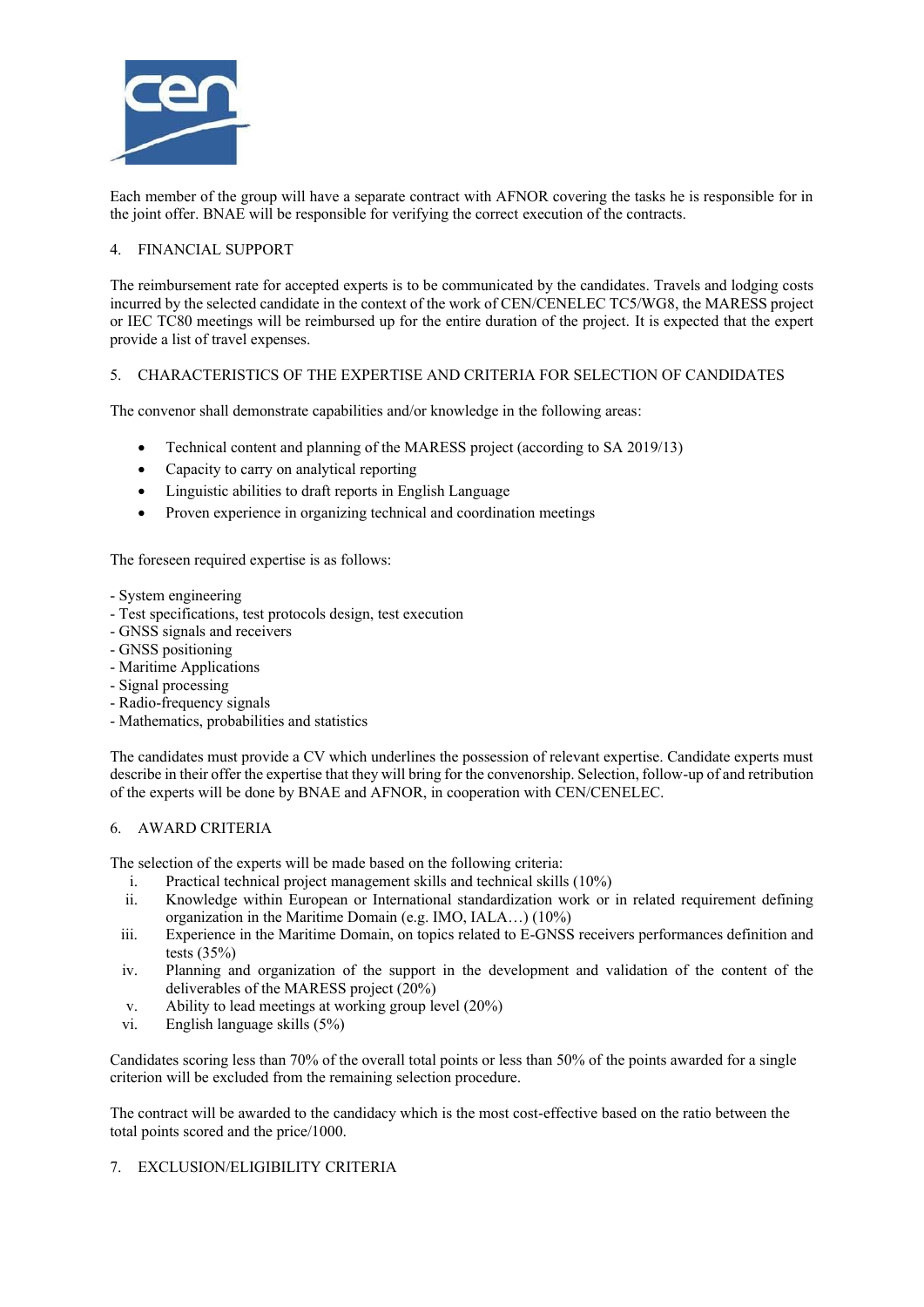

The following candidates will be excluded:

- Candidates who are not citizen of the European Union
- Candidates who were the subject of a non-likely judgment or recourse for a professional infringement
- Candidates who are in an irregular tax situation or in an irregular special taxation situation
- Candidates who provide incomplete or erroneous information.

#### 8. APPLICATION FORM

Applications shall be made by email to BNAE by 2020-09-15:

Attn: M. Benmeziane Karim (secretariat CEN/TC5/WG8) karim.benmeziane@bnae.fr

The required information are as follows:

- Contact details of the candidate expert
- CV: the resume shall mention experience in the required areas covered by section 5.
- Any further documents to prove the qualification required in the above section on Selection and Award Criteria
- A signed declaration, by which the candidate(s) certifies not to be subject to one of the exclusion criteria as described in section 7.

Note on the employee status of the selected candidate:

- For the entire duration of the project the selected candidate shall remain an employee of the contractor (organization for which the candidate is an employee) and shall not be deemed to be an employee of either CEN/CENELEC, AFNOR or BNAE.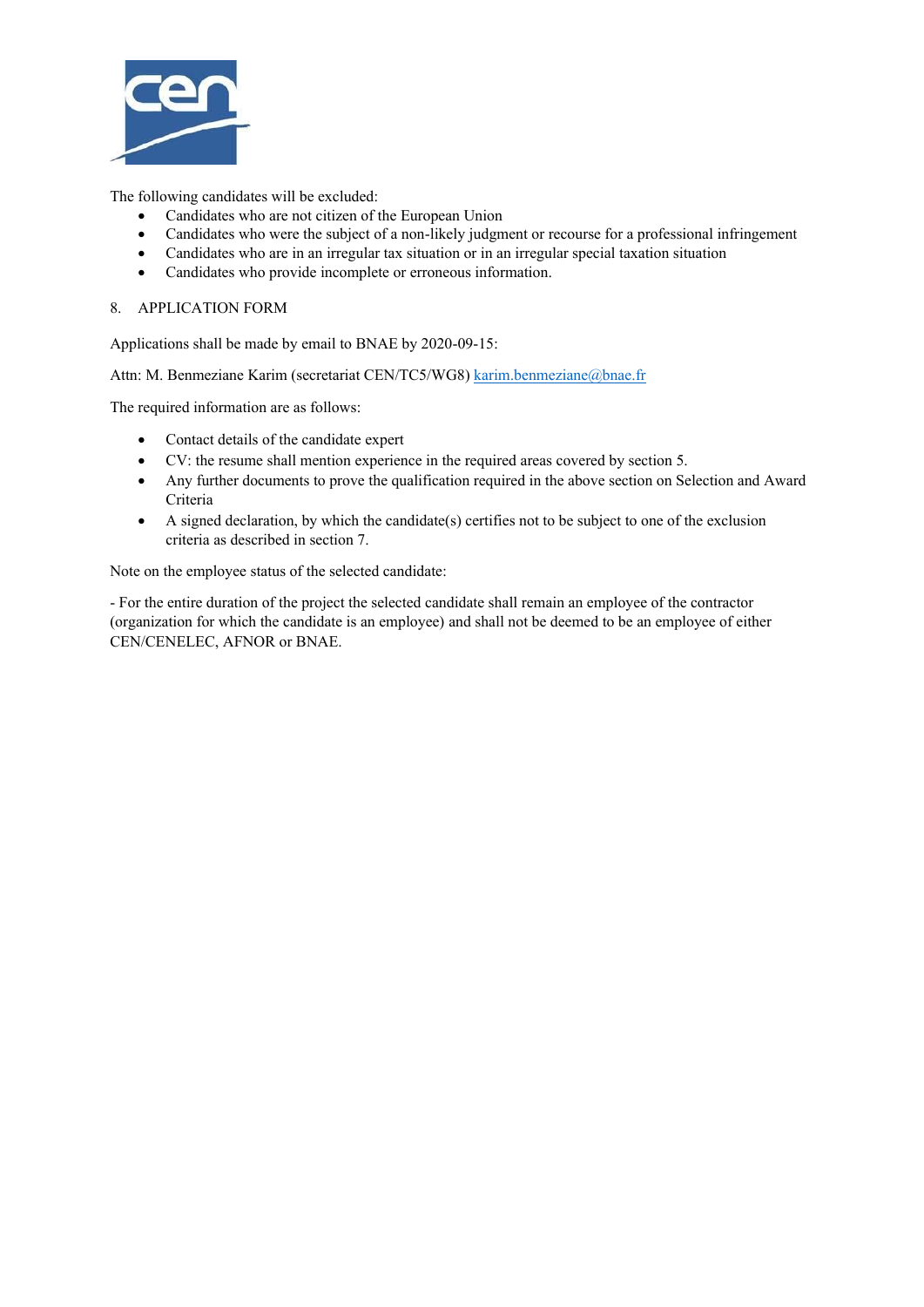

# ANNEX I: GENERAL TERMS OF THE CONTRACT BETWEEN AFNOR and the CONVENOR's ORGANIZATION (hereafter the "CONTRACTOR")

# **Article 1. Subject matter**

AFNOR hereby engages the Contractor, which accepts, to perform, in accordance with a performance requirement, the project management of all the operations needed to complete the tasks assigned to it and which are set out in appendix 1 of the SA and the invitation to tender (hereinafter referred to as the "Services").

# **Article 2. Obligations of the Contractor**

**2.1.** The Contractor agrees to use its best efforts in performing the Services in accordance with the SA and the best practices of its profession.

**2.2.** The Contractor agrees to:

- comply with a general obligation to give advice, information and warning regardless of AFNOR's expertise or level of knowledge;

- assign qualified staff with the time and resources needed to perform the Services perfectly;

- give AFNOR the name and job title of the person directly responsible for the performance of the Services;

- send AFNOR all the deliverables set out in the SA within the set time limits;

- draw up and send AFNOR, at each of the key stages of the project set out in the appendix of the SA, a report setting out the state of progress of the services performed, i.e. an interim report and a final report drafted in accordance with the requirements set out in the SA;

- draw up and send AFNOR a progress report regarding the Services on 31 December of each year;

- notify AFNOR of any modification pertaining to the organisation and performance of the tasks such as changes to the structure or the people responsible for the performance of the contract.

**2.3.** The Contractor agrees, under penalty provided hereof, to comply with the agreed deadlines in accordance with the calendar set out in the SA.

**2.4.** Given that this contract forms part of a programme of the European Commission, the Contractor agrees to be audited regarding the performance of the services and the use of the sums paid by AFNOR. It consequently agrees to allow AFNOR and/or an audit company appointed by AFNOR and/or the European Commission to enter its premises and consult any documents dealing with the performance of the contract, on request.

**2.5.** The Contractor must maintain and keep, for a period of 7 years from the last payment received, a file including the reports, minutes of the tasks undertaken within the context hereof, the time sheets of the person/people involved in the performance of the service, the assignment's expenses statement and the payments made to any authorised sub-contractors.

# **Article 3. Obligations of AFNOR**

AFNOR shall give the Contractor the information needed to effectively fulfil the Services.

AFNOR shall appoint a primary point of contact in order to maintain dialogue throughout the different stages of the services entrusted.

Should the SA be modified by an amendment, AFNOR agrees to notify the Contractor of such an amendment.

# **Article 4. Remuneration**

The price and payment terms are set out in Appendix 2 ("Financial Terms") hereof.

# **Article 5. Penalties**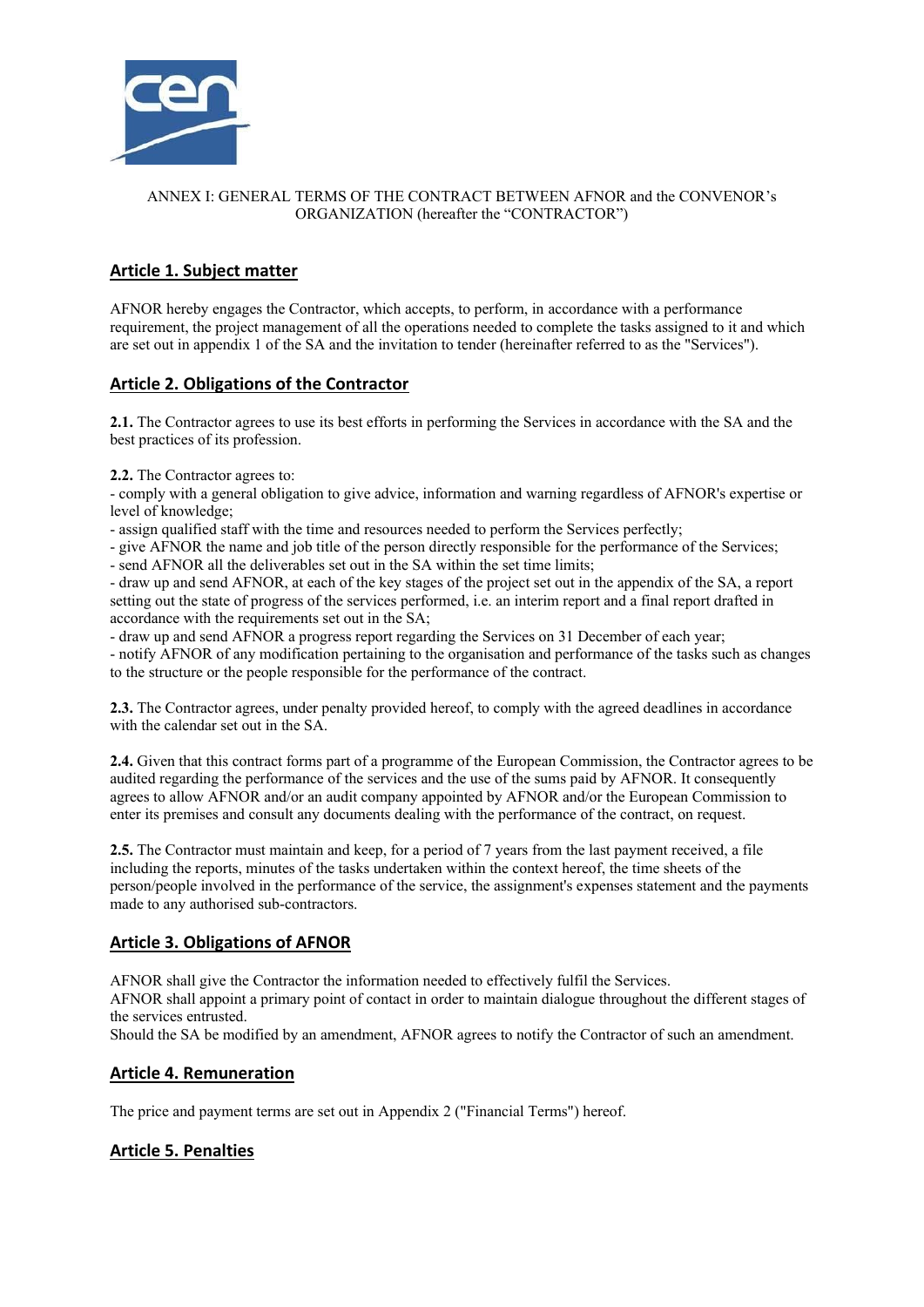

When the Contractor fails to meet a contractual deadline or in the event of a serious failure attributable to the Contractor, the latter shall incur, simply by virtue of the lateness or failure being observed, financial penalties the amount of which will be set by the European Commission in proportion to the seriousness of the lateness or the failure concerned. The maximal rate applied when setting these penalties is equal to 20% of the total pre-tax amount hereof.

The penalties shall be applied independently of any other sanctions arising from the lateness or failure, including the possible termination of the contract and the terms set out in article 6 without the exclusion of a claim for damages.

# **Article 6. Term – Termination**

### **6.1. Term**

This contract shall take effect on [\*DATE DE DEBUT DU SA\*] and shall end on the date set out in appendix 1 of the SA (Art. 6.3).

### **6.2. Termination**

This contract may be automatically terminated early by either Party by recorded letter with acknowledgement of receipt, in the following instances:

- in the event of a serious failure of either Party to fulfil its obligations without remedy within fifteen (15) calendar days of the reception of the notification of the failures in question sent by recorded letter with acknowledgement of receipt, the other Party shall automatically be entitled to terminate the contract without prejudice to any claim for damages.

- in the event of the Contractor going into receivership without the contract being pursued by the receiver or the termination of its commercial activities, this contract shall automatically be terminated on the date of the adjudication of the receivership of the assets or on the day of the effective termination of the commercial activities if this contract is not pursued by the receiver;

- in the event of the termination of the SA by the CEN or the European Commission.

# **Article 7. Intellectual Property**

Pursuant to the FPA (art. II.8.3), the CEN must transfer to the European Commission all the intellectual property rights pertaining to the results arising from the Services, regardless of their nature, format or medium (hereinafter referred to as the "Results") such that the latter will be free to use them as it wishes.

To this end, the Contractor shall transfer all the intellectual property rights held for the Results to AFNOR that the latter will subsequently exclusively transfer to CEN as and when they are created. Accordingly, the Contractor shall transfer the following rights to AFNOR:

- use for its own needs

- reproduction in whole or in part for any use whatsoever by any process whatsoever and on any medium whatsoever;

- representation, circulation or publication of any kind whatsoever on any medium whatsoever;

- adaptation, modification, correction, development, integration, transcription and translation.

This transfer shall be concluded for the entire world and shall produce its effects throughout the entire legal term of the protection of the intellectual property rights. The remuneration set out in this contract includes the transfer of the intellectual property rights.

The Contractor warrants and represents that AFNOR has free, full and undisturbed use of all easements of the transferred rights against any disturbances, claims and evictions. In particular, the Contractor warrants and represents that it has obtained the prior transfer of the intellectual property rights regarding the Results from its employee(s) or any authorised agents.

# **Article 8. Non-disclosure**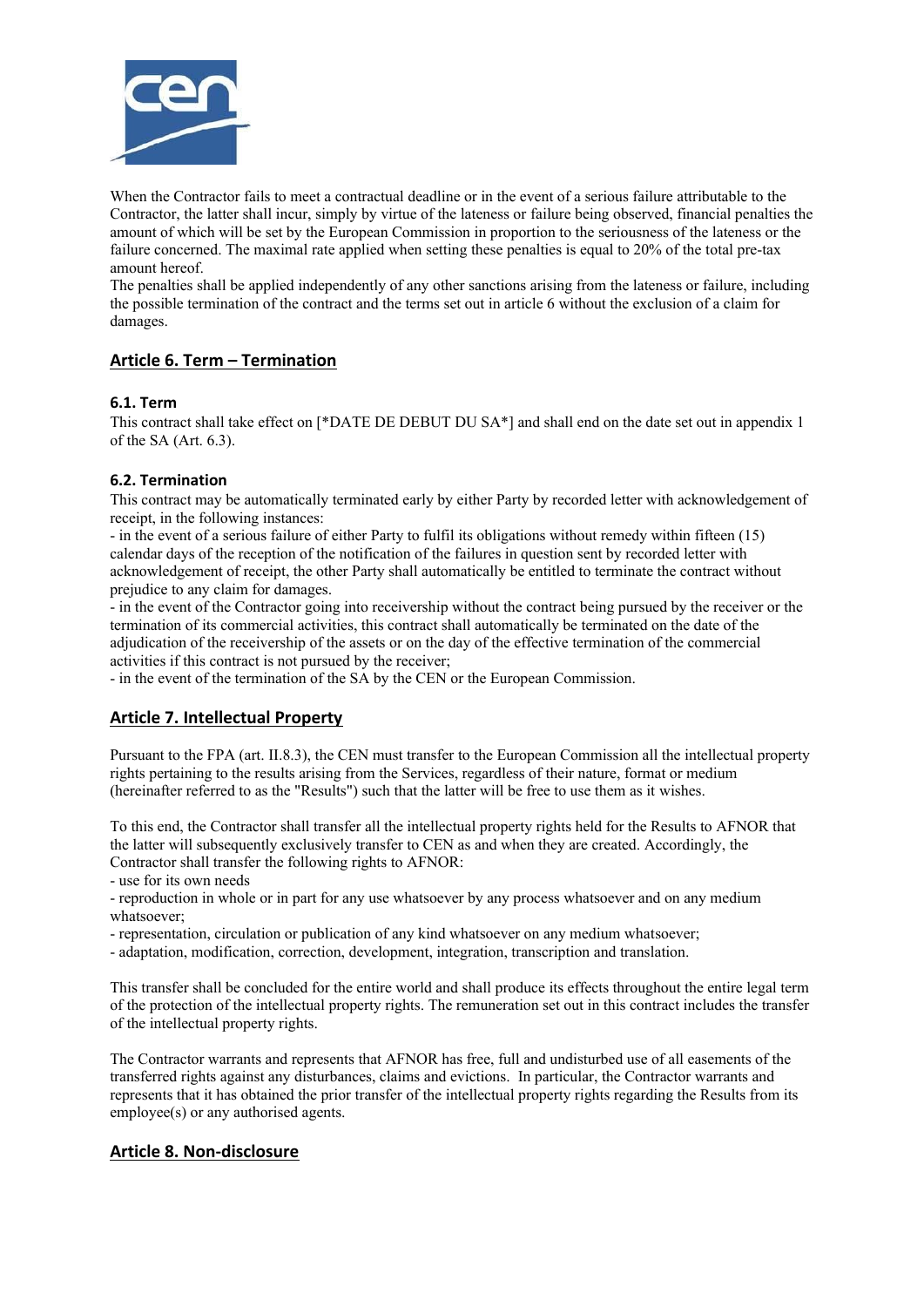

Each party agrees not to disclose the data, information and various documents sent by the other party or to which it becomes exposed, even by coincidence, in the performance hereof. Each party agrees to enforce these provisions upon its agents and employees.

The data, information and various communicated documents to which the Parties are exposed may not be used for any other purposes than for the due and proper performance hereof.

This clause shall survive the termination or expiration of this contract and shall apply to the parties throughout the term of the contract and for an additional five (5) years.

# **Article 9. Transferability and sub-contracting**

This contract is entered into by virtue of the personality of the other party. The Contractor shall not, without the prior express written consent of AFNOR, entrust the completion, in whole or in part, of the Services, for which it is responsible, to a third party. In any case, the Contractor shall be exclusively responsible for paying the subcontractor and shall assume full responsibility for any failure attributable to this sub-contractor, without AFNOR incurring any liability whatsoever.

# **Article 10. Liability, Insurance, Compliance with legislation**

**10.1** The Contractor shall assume full liability for the performance of all the obligations entrusted to it by this contract and shall indemnify AFNOR for any losses caused by itself, its employees or any of its agents. **10.2** The Contractor warrants and represents that it has taken out a business liability insurance policy with a well-known reputable company, whose certificate, which is valid for the year on which the contract is signed, shall be sent to AFNOR. AFNOR reserves the right to request a valid insurance certificate for each year during which the contract is performed.

**10.3** Whatever the circumstances, the Contractor shall act in accordance with currently applicable laws and regulations.

**10.4** The Contractor shall provide AFNOR with the following information pursuant to article D 8222-5 of the French employment code:

- documentary evidence of the company's registration on concluding the Contract: e.g. an extract of the registration with the Trade and Companies Register (K or K bis); an identification card proving registration with the directory of trades; a receipt for the submission of a declaration to a business formalities centre for natural persons or legal entities whose registration is in progress;

- on concluding the Contract and for an additional six (6) months, a certificate from the social welfare authorities for the recovery of contributions declaring that the corporate declarations have been submitted and the Social Security contributions have been paid;

- on concluding the Contract, the list of the names of the foreign employees requiring work permits assigned to carrying out the Services within Europe. This list shall provide the following information for each employee concerned: recruitment date (1st), nationality (2nd), type and order number of the work permit document (3rd).

# **Article 11. Miscellaneous provisions**

### **11.1. Legal nature of the agreement**

The relationship formed between the parties and that of independent and autonomous businesses. None of the clauses in this contract may be construed as granting either party the power to govern the activities of the other party. Nothing in the form or intention of this contract shall imply the constitution of a company de jure or de facto.

# **11.2.Invalidity**

Should any of the causes of this contract be deemed contrary to applicable regulations, it shall be deemed invalid, but shall not lead to the invalidity of the rest of the contract. Each party shall strive to replace the clause with a similar provision that does not modify the economic balance of the contract.